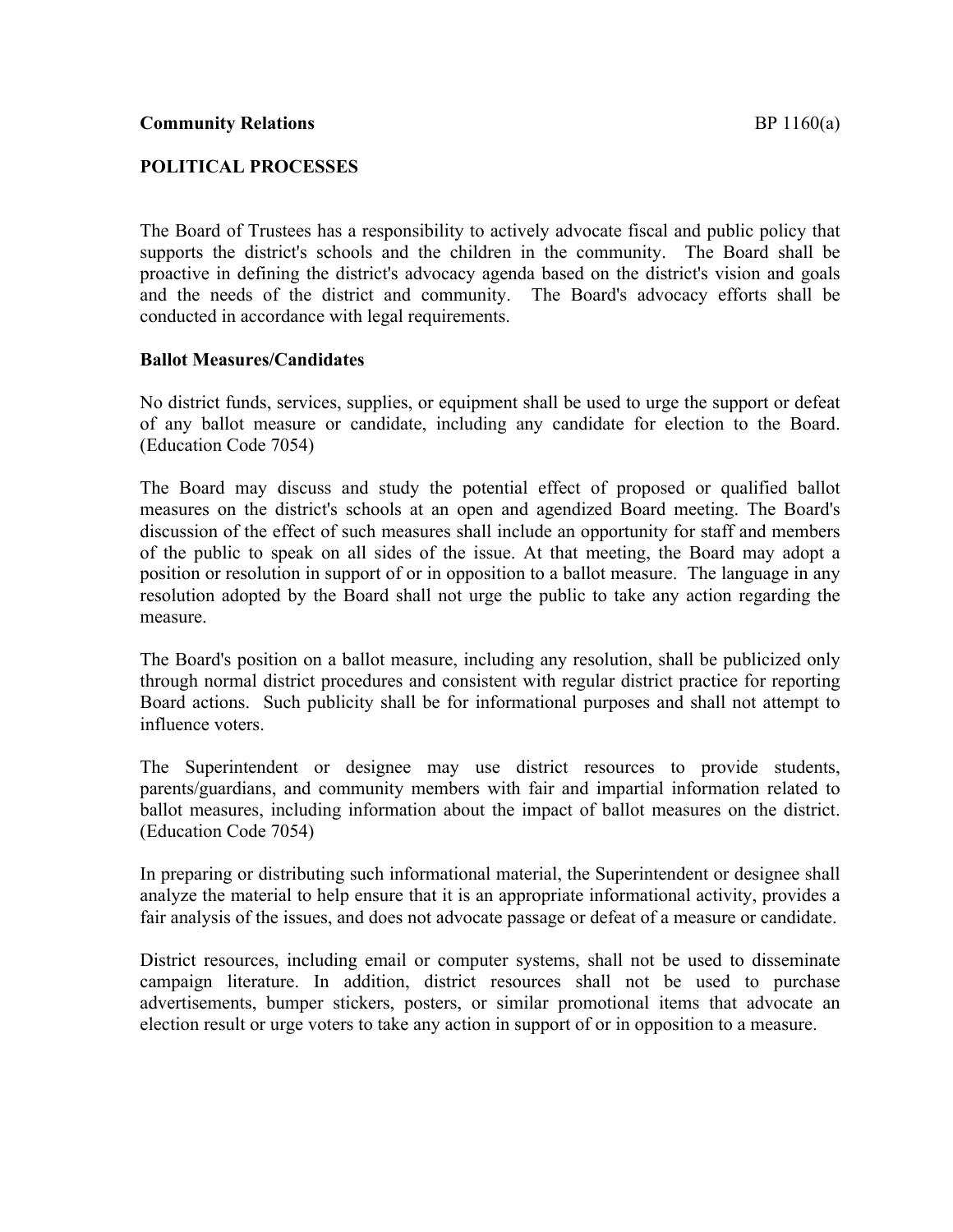# **POLITICAL PROCESSES** (continued)

Political activity related to district bond measures shall, in addition to the above, be subject to the following conditions:

- 1. The Superintendent or designee may research, draft, and prepare a district bond measure or other initiative for the ballot, but shall not use district resources to influence voters or otherwise campaign for the measure.
- 2. Upon request, Board members and district administrators may appear at any time before a citizens' group to explain why the Board called for an election on a bond measure and to answer questions. (Education Code 7054.1)

If the presentation occurs during working hours, the employee representing the district shall not urge a citizens' group to vote for or against the bond measure.

3. The Board or any individual Board member may file a written argument for the ballot that is either for or against any school measure. (Elections Code 9501)

#### **Legislation**

The Board's responsibility as an advocate for the district may include lobbying and outreach at the state, national, and local levels. The Board and Superintendent or designee shall work to establish and maintain ongoing relationships with elected officials, community leaders, and the media in order to communicate district positions and concerns.

The Board and Superintendent shall develop an advocacy action plan to define expectations and responsibilities. This plan may include, but is not limited to, legislative priorities, strategies for outreach to the media and community, development of key messages and talking points, and adoption of positions on specific legislation, regulations, or budget proposals.

In order to strengthen legislative advocacy efforts, the district may work with organizations and coalitions and may join associations whose representatives lobby on behalf of their members in accordance with Government Code 53060.5.

The district may provide fair and impartial information about legislative issues affecting schools and children and shall inform the community about its advocacy activities. However, informational materials about legislation shall not urge the public to lobby the legislature, Governor, or state agencies on behalf of the district.

As necessary, the Board may direct the Superintendent or designee to draft legislative or regulatory proposals which serve the district's interests.